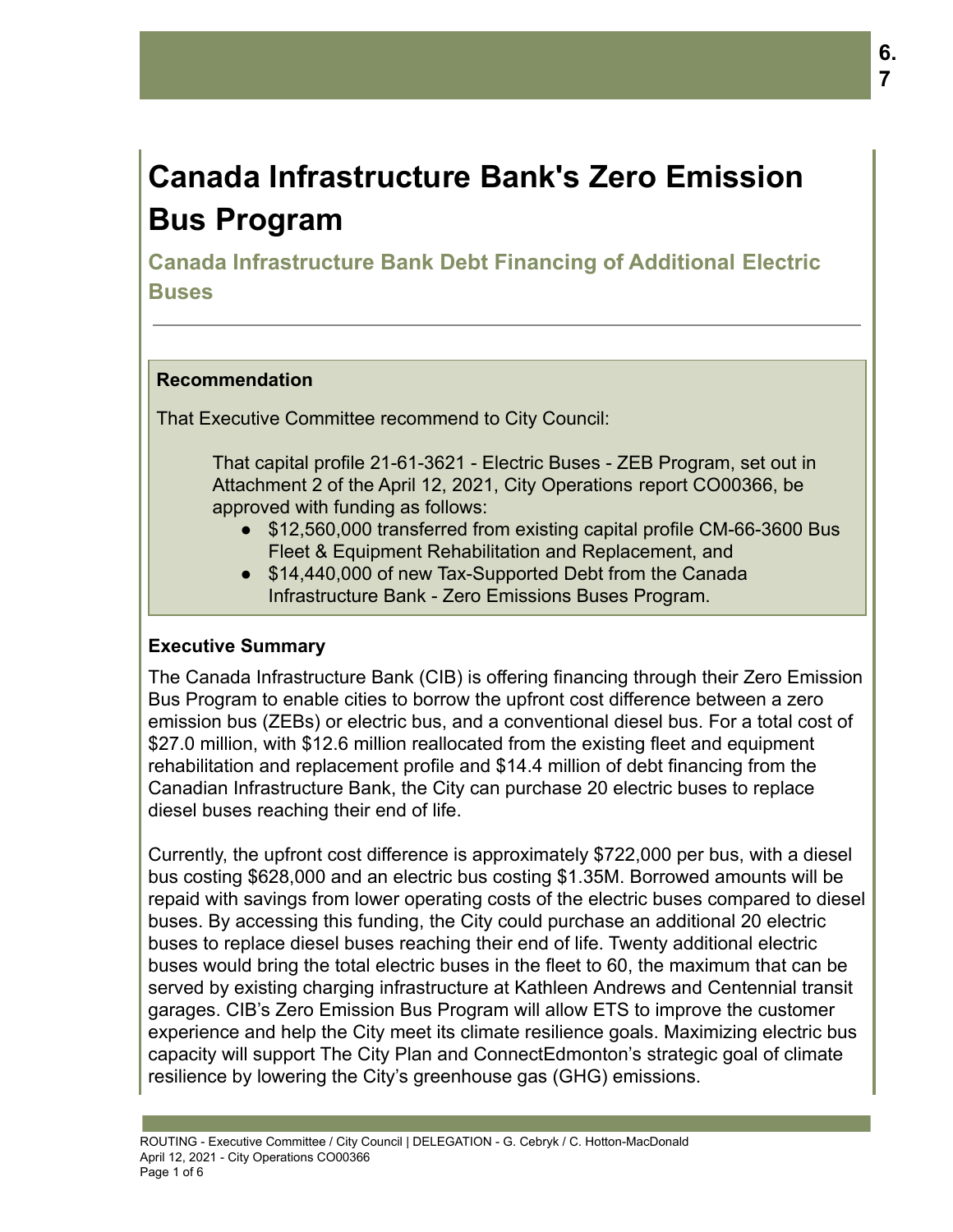## **Report**

Electric buses contribute to the City's shift toward more sustainable transportation, a lower carbon footprint, and high-quality transit service for Edmontonians. ETS' electric buses produce near zero tailpipe emissions, are much quieter and require less maintenance because an electric motor has fewer moving parts compared to a diesel engine. ETS is currently an industry leader in North America as the first transit service to have overhead chargers inside transit facilities. Charging from above, rather than using floor-mounted plug-in chargers, greatly reduces the amount of floor space needed for charging. ETS currently has 40 electric buses in service. As the transit industry looks to transition to electric buses, ETS is sharing knowledge and data to help inform electrification programs in other jurisdictions.

Electric buses are currently 38 to 44 percent better than diesel equivalents in terms of GHG emissions when both upstream and tailpipe emissions are considered. They are expected to become 72 to 74 percent better by 2034 as the GHG intensity reduces as Alberta's electric grid improves.

## Electric Bus Fleet and Charging Infrastructure Capacity

Existing electric bus infrastructure at the Kathleen Andrews Transit Garage and Centennial Transit Garage can support a maximum of 60 electric buses distributed between the two garages. Currently, the City has 40 electric buses in the fleet and can accommodate an additional 20. To expand the fleet beyond 60 buses would require substantial additional investment in the supporting charging infrastructure.

## Zero Emission Bus Program proposed by Canada Infrastructure Bank

The upfront purchase cost for a zero emission bus or an electric bus is significantly higher than a diesel bus. To assist in funding the gap and accelerate the deployment of electric buses, Canada Infrastructure Bank has launched a program to finance a portion of the cost of acquisition of electric buses across Canada. Details of the program are outlined in Attachment 1.

The electric buses are expected to have lower operating costs than diesel buses. Canada Infrastructure Bank will provide the City a loan to finance the additional costs of purchasing an electric bus instead of a diesel bus. The financing is repayable through operating cost savings of electric buses compared to diesel buses over the term of the financing. The financing term is 12 years based on the expected lifespan of the electric buses in Edmonton. A formal loan agreement between the City and Canada Infrastructure Bank will outline reporting requirements and the repayment schedule, which is 75 percent of the annual baseline cost savings forecast between diesel buses and electric buses. In any given year, the repayment of the loan is the lower of 75 percent of the forecasted savings and the actual savings. Each year all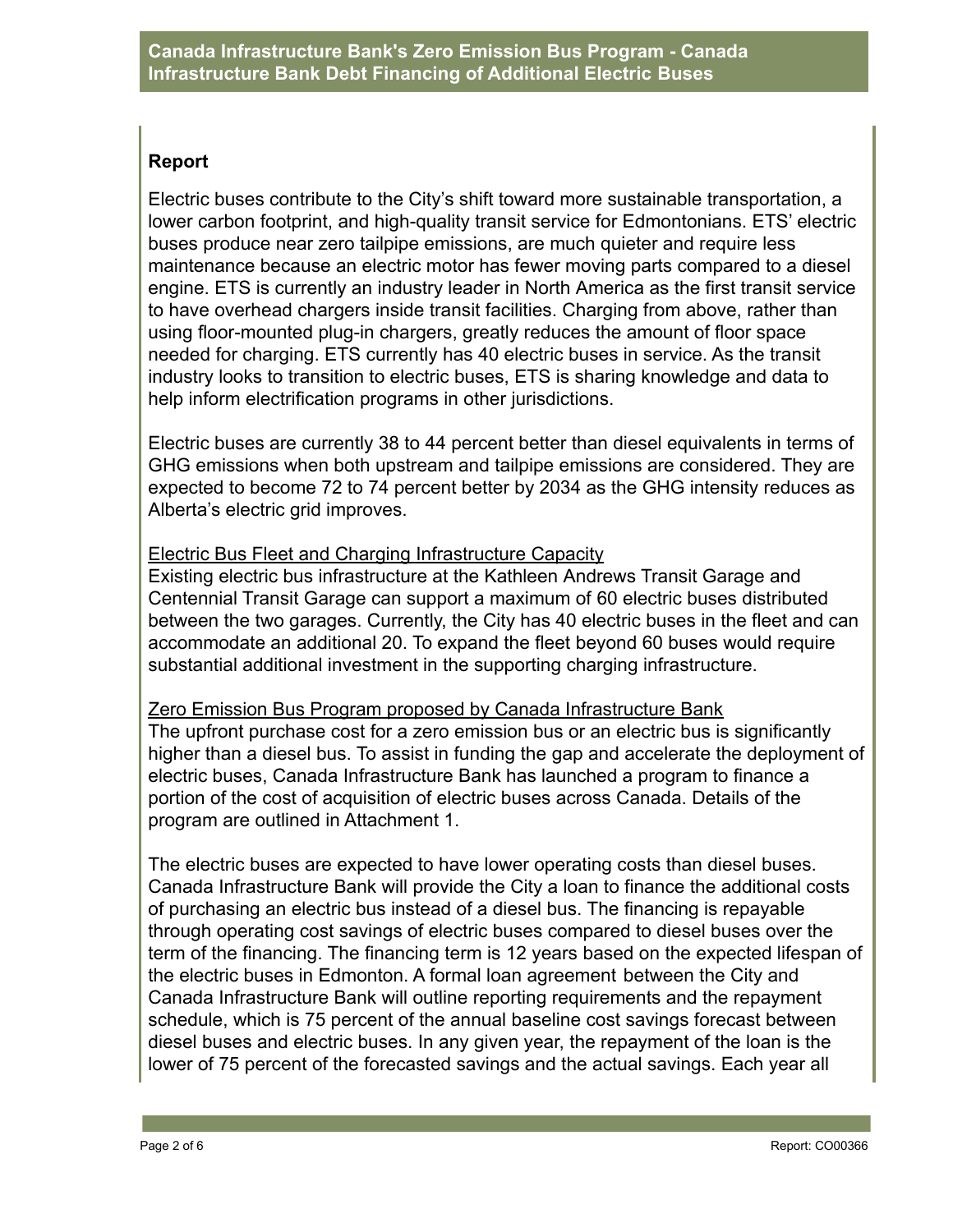## **Canada Infrastructure Bank's Zero Emission Bus Program - Canada Infrastructure Bank Debt Financing of Additional Electric Buses**

actual savings above 75 percent of the forecasted savings are retained by the City, or used for repayment for prior or future years where the forecasted savings are not achieved.

In the event that savings are not achieved, the CIB may require the City to prepare and provide a remedial plan to demonstrate how actual savings may be improved.

## Next Steps

Ensuring ETS' electric bus capacity is fully realized will allow the City to achieve lower GHG emissions. If City Council wishes to access Canada Infrastructure Bank's loan for electric buses, Administration will adjust the capital budget to reflect purchasing electric buses rather than diesel buses that were planned to reduce the total fleet age. Should Council approve the recommendation, Administration would finalize an agreement, including loan rates and terms. Should Council approve the recommendations in this report, borrowing Bylaw 19665 is on the April 19, 2021, City Council meeting agenda ready for first reading of the borrowing bylaw with the loan terms identified authorizing the City to borrow from Canada Infrastructure Bank.

Subject to approval of third reading of the borrowing bylaw Administration would enter into an agreement based on the existing contract with the electric bus manufacturer for the additional 20 buses.

## **Public Engagement**

Prior to second reading, the bylaw will need to be advertised and proceed to a public hearing in accordance with the *Municipal Government Act*. As part of Vision 2050 public engagement was conducted to inform Council's strategic plan, ConnectEdmonton. The strategic goal of climate resilience would be supported by purchasing 20 electric buses instead of diesel buses. Feedback on each element of the plan, the vision, principles and goals, was collected and validated with over 5,000 (4,053 survey, 1,634 session participants) Edmontonians providing input. This report requests funding to replace retiring diesel buses with additional electric buses to expand on the existing electric bus program which is aligned to the goals articulated in ConnectEdmonton, as such, no further public engagement is required.

## **Budget/Financial Implications**

Replacement diesel buses are currently funded under the CM-66-3600 Bus Fleet & Equipment Rehabilitation and Replacement capital profile for the 2019-2022 capital budget. The Canada Infrastructure Bank funding would be used to pay for the incremental difference between the cost of an electric bus compared to a diesel bus. The incremental difference is approximately \$722,000 per bus (cost of a replacement diesel bus is \$628,000, compared to \$1.35M for an electric bus). A total of 20 electric buses would be acquired, resulting in a total borrowing of \$14.4M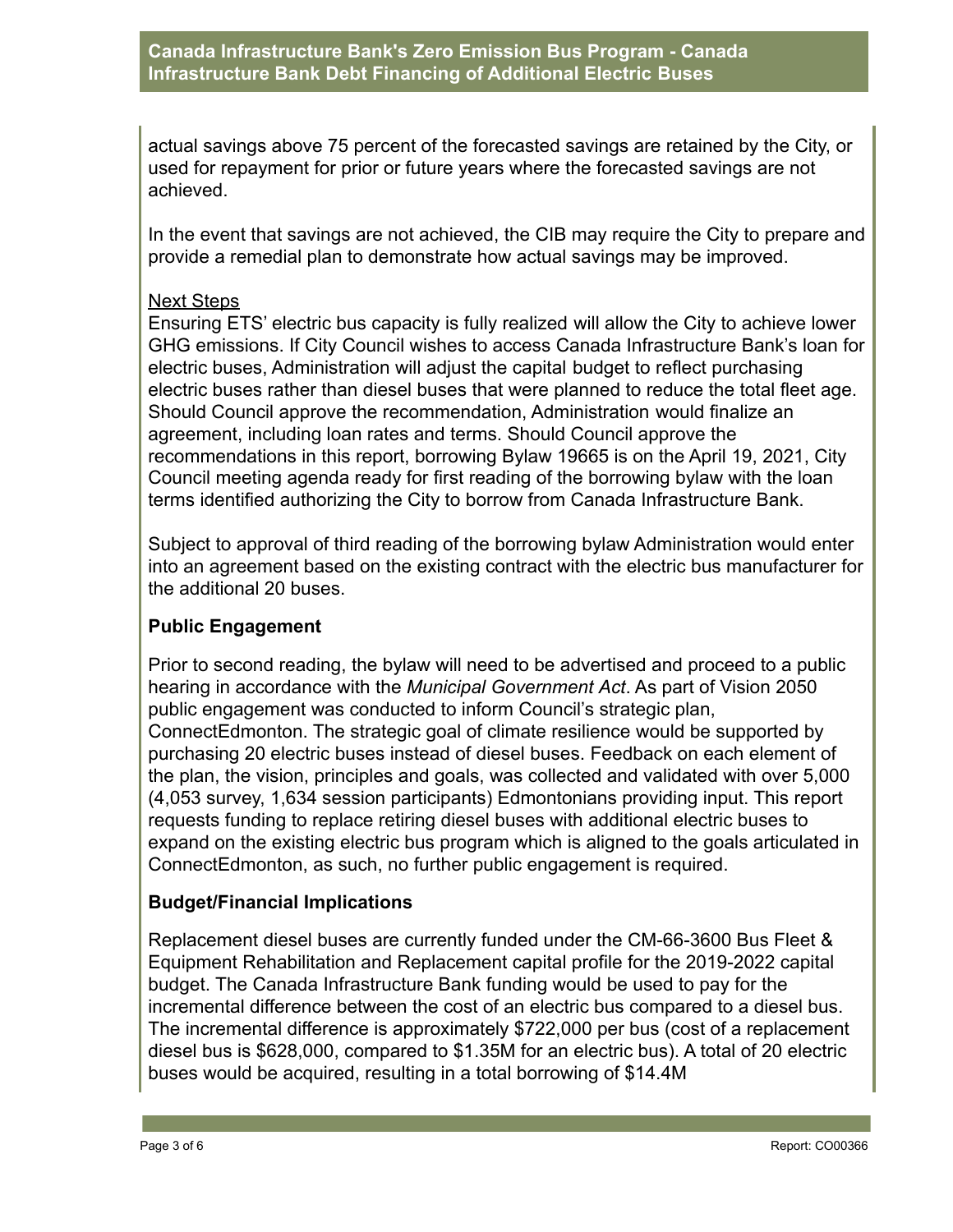To fund the entire purchase of 20 electric buses, a total of \$27.0M in funding is required for the 21-61-3621 Electric Buses - ZEB Program capital profile (Attachment 2). This funding would comprise approximately \$12.6M transferred from capital profile CM-66-3600 Bus Fleet & Equipment Rehabilitation & Replacement, and the remaining funding of \$14.4M would be from the Canada Infrastructure Bank financing agreement.

Initial discussions with CIB suggest an estimated interest rate of one percent per year would be charged on the outstanding loan balances during the term of the loan. The interest rate will not be finalized until the transaction is complete but Administration expects the interest rate to be competitive with the current rates available with Treasury Board and Finance. The City's current interest rate through the Treasury Board and Finance for a 15 year loan is 2.332 percent per year (as of March 15, 2021).

Repayment of the CIB loan would take place over 12 years, which is the expected life of an electric bus, and would be funded through operating savings as a result of converting from diesel buses to zero emission buses. It is anticipated that in the first year of operation, cost savings of approximately \$67,000 per bus would be required in order to repay the loan. The cost savings are the sole source of funds that will be used to repay the loan The City will take on the retained savings risk should there be an excess of savings in one period, the savings will be used to offset periods where there may be a savings shortfall. This risk is capped at the maximum amount of actual savings realized over the term of the loan. Canada Infrastructure Bank takes the risk of loan repayment if, overall, actual savings are less than the forecasted amount required for the entire load period.

If this capital profile is approved by City Council as a part of the Spring 2021 Supplemental Capital Budget Adjustment discussion on May 31, 2021 a funded service package will be brought forward as a part of the Fall 2021 Supplemental Operating Budget Adjustment report in December 2021. It would include all operating impacts of capital including the redirection of reduced operating costs to pay for the debt servicing on the CIB loan. There should be no operating impacts of capital for 2021.

## **Corporate Outcomes and Performance Management**

| Corporate Outcome(s): Edmonton is an Environmentally Sustainable and Resilient City |            |                  |           |  |  |  |  |  |
|-------------------------------------------------------------------------------------|------------|------------------|-----------|--|--|--|--|--|
| Outcome(s)                                                                          | Measure(s) | <b>Result(s)</b> | Target(s) |  |  |  |  |  |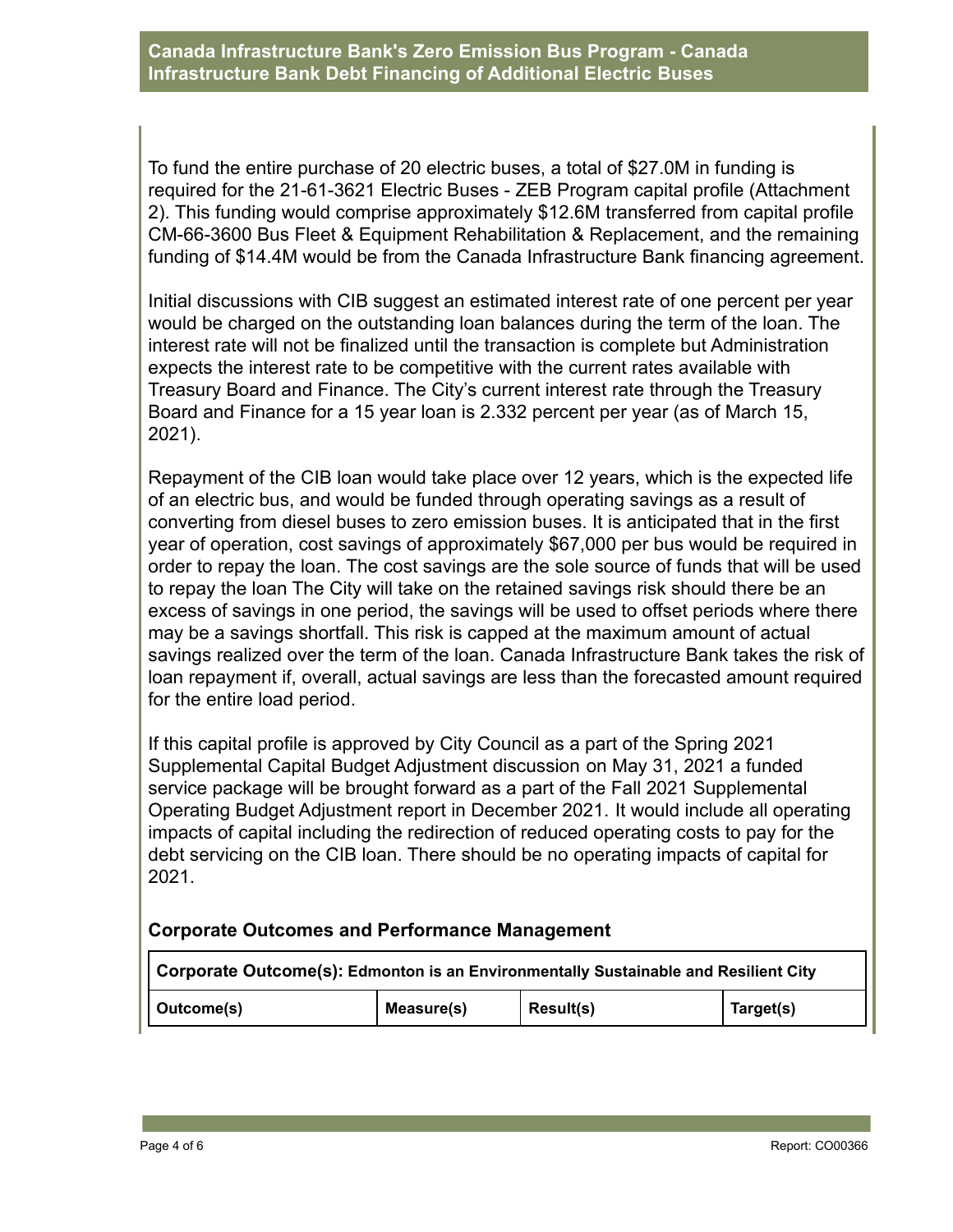## **Canada Infrastructure Bank's Zero Emission Bus Program - Canada Infrastructure Bank Debt Financing of Additional Electric Buses**

| Edmonton is an environmentally<br>sustainable and resilient City | Community<br>Greenhouse Gas<br>Emissions (millions<br>tonnes of carbon<br>dioxide equivalents) | 19.4 (2017) | 11.0 by 2035 (35%<br>below 2005 levels by<br>2035) |
|------------------------------------------------------------------|------------------------------------------------------------------------------------------------|-------------|----------------------------------------------------|
|------------------------------------------------------------------|------------------------------------------------------------------------------------------------|-------------|----------------------------------------------------|

#### **Risk Assessment**

| <b>Risk</b><br><b>Element</b> | <b>Risk</b><br><b>Description</b>                                                                                                                                | Likelihood | Impact         | <b>Risk Score</b><br>(with current<br>mitigations) | <b>Current</b><br><b>Mitigations</b>                                                                                                   | <b>Potential</b><br><b>Future</b><br><b>Mitigations</b>                                                                                                                                                                             |  |  |  |
|-------------------------------|------------------------------------------------------------------------------------------------------------------------------------------------------------------|------------|----------------|----------------------------------------------------|----------------------------------------------------------------------------------------------------------------------------------------|-------------------------------------------------------------------------------------------------------------------------------------------------------------------------------------------------------------------------------------|--|--|--|
| Financial                     | Operating cost<br>savings of ZEB<br>compared to<br>diesel buses<br>are different<br>than forecast.                                                               | 3-Possible | 2-Moder<br>ate | $1 - Low$                                          | If actual savings<br>are lower than<br>75% the forecast<br>savings, then the<br>repayment to the<br>CIB is only the<br>actual savings. | If actual savings are<br>above 75% of<br>forecast savings,<br>the savings will<br>need to be retained<br>to be used for<br>repayment of<br>prior/future years<br>where the 75%<br>forecasted savings<br>was/may not be<br>achieved. |  |  |  |
| <b>Risks if NOT approved</b>  |                                                                                                                                                                  |            |                |                                                    |                                                                                                                                        |                                                                                                                                                                                                                                     |  |  |  |
| <b>Risk</b><br><b>Element</b> | <b>Risk</b><br><b>Description</b>                                                                                                                                | Likelihood | Impact         | <b>Risk Score</b><br>(with current<br>mitigations) | <b>Current</b><br><b>Mitigations</b>                                                                                                   | <b>Potential</b><br><b>Future</b><br><b>Mitigations</b>                                                                                                                                                                             |  |  |  |
| Public<br>Perception          | Transition to a<br>low carbon city<br>has been<br>identified as a<br>priority. Not<br>proceeding with<br>CIB-ZEB<br>program would<br>increase the<br>risk of not | 3-Possible | 2-Moder<br>ate | 6-Low                                              |                                                                                                                                        | Increased renewal<br>capital allocated to<br>fund replacement<br>buses.                                                                                                                                                             |  |  |  |

## **Attachments**

succeeding with this goal.

- 1. Canadian Infrastructure Bank Growth Plan: Overview of \$1.5B Zero Emission Buses Initiative
- 2. Capital Profile 21-61-3621 Electric Buses, ZEB Program